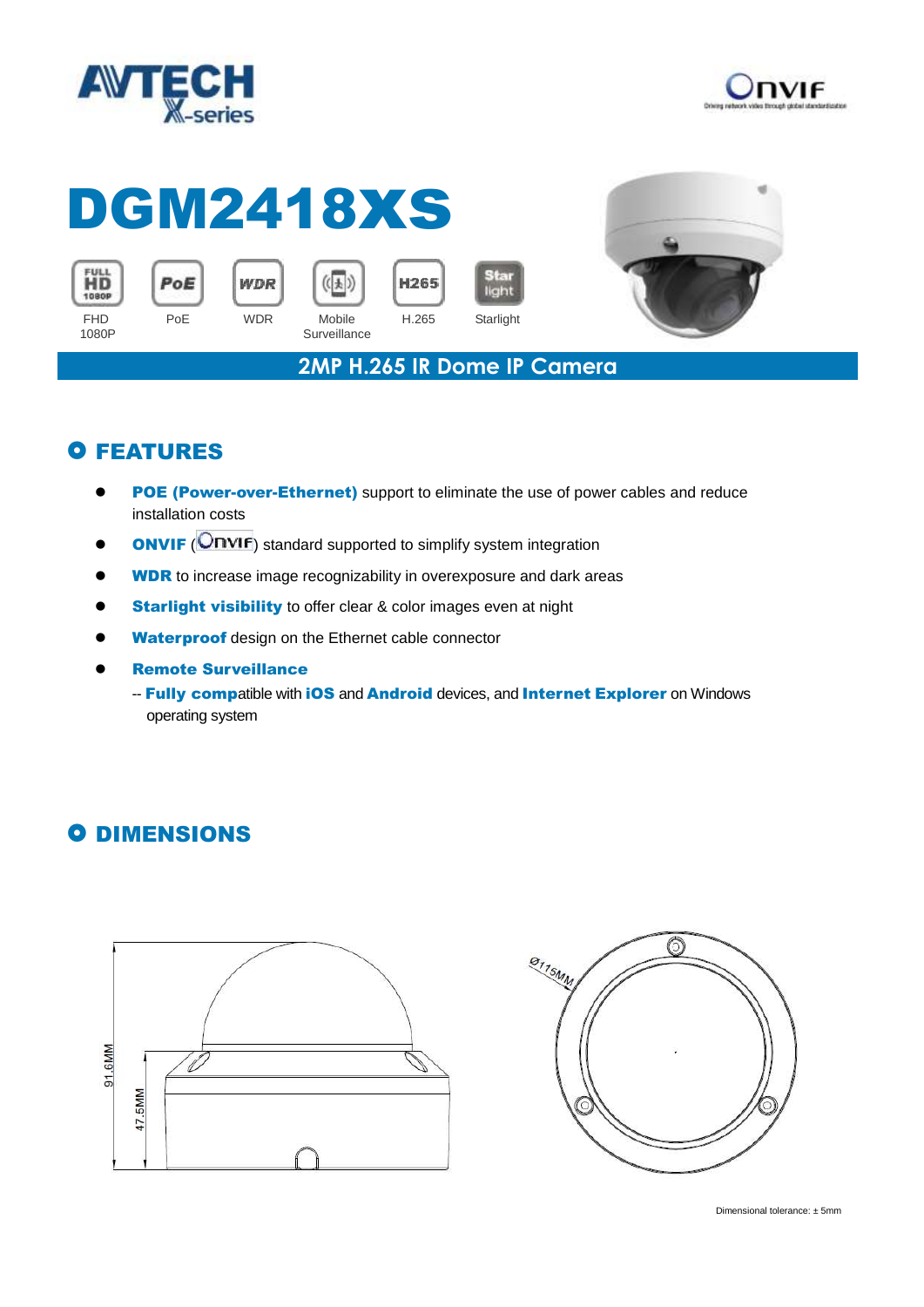



## **O SPECIFICATIONS\***

| <b>Network</b>               |                                                                                                                                                                                                             |
|------------------------------|-------------------------------------------------------------------------------------------------------------------------------------------------------------------------------------------------------------|
| <b>LAN Port</b>              | <b>YES</b>                                                                                                                                                                                                  |
| <b>LAN Speed</b>             | 10/100 Based-T Ethernet                                                                                                                                                                                     |
| <b>Supported Protocols</b>   | TCP/IP, HTTP, DHCP, DNS, DDNS, RTP/RTSP,                                                                                                                                                                    |
|                              | SMTP, NTP, UPnP, SNMP, HTTPS, FTP                                                                                                                                                                           |
| <b>ONVIF Compatible</b>      | YES (Profile S, Profile G, Profile T)                                                                                                                                                                       |
| Security                     | (1) Multiple user access levels with password<br>(2) IP address filtering<br>(3) Digest authentication                                                                                                      |
| <b>Remote Access</b>         | Internet Explorer on Windows operating system                                                                                                                                                               |
| <b>Video</b>                 |                                                                                                                                                                                                             |
| Network Compression          | H.265 /H.264                                                                                                                                                                                                |
| <b>Video Resolution</b>      | Main-stream (default 30fps): 1080P(1920x1080), 720P(1280x720),<br>Sub-stream (default 30fps): 720P(1280x720), VGA (640x480), QVGA (320x240)<br>Mobile-stream (default 10fps): VGA (640x480), QVGA (320x240) |
| Frame Rate                   | 30fps                                                                                                                                                                                                       |
| Video bit rate               | 8Kbps ~ 8Mbps                                                                                                                                                                                               |
| Multiple Video Streaming     | Triple Stream (Main / Sub / Mobile)                                                                                                                                                                         |
| Bitrate control method       | CBR / VBR                                                                                                                                                                                                   |
| <b>General</b>               |                                                                                                                                                                                                             |
| Image Sensor                 | 1/2.8" SONY Progressive CMOS image sensor                                                                                                                                                                   |
| Min Illumination             | Color 0.01lux @ F1.2(AGC ON)                                                                                                                                                                                |
| <b>Shutter Speed</b>         | $1/5 \sim 1/20000$ sec                                                                                                                                                                                      |
| <b>Slow Shutter</b>          | Support                                                                                                                                                                                                     |
| Lens                         | $3.6$ mm $-$ F21.6                                                                                                                                                                                          |
| Viewing Angle                | 88° (Horizontal)                                                                                                                                                                                            |
| SD storage                   | <b>YES</b>                                                                                                                                                                                                  |
| IR Effective Distance**      | Up to 30 meters                                                                                                                                                                                             |
| IR Shift                     | IR cut filter with auto switch                                                                                                                                                                              |
| IR LED                       | 2 pcs (Array)                                                                                                                                                                                               |
| <b>Video Analytics</b>       | Face Detection, Human/Vehicle Detection                                                                                                                                                                     |
| <b>WDR</b>                   | 120 dB                                                                                                                                                                                                      |
| <b>BLC</b>                   | <b>YES</b>                                                                                                                                                                                                  |
| <b>ROI</b>                   | <b>YES</b>                                                                                                                                                                                                  |
| Privacy Mask                 | <b>YES</b>                                                                                                                                                                                                  |
| Image Settings               | Flip, Rotation, Corridor mode, Saturation, Brightness, Contrast, Hue, Sharpness adjustable                                                                                                                  |
| Audio                        | <b>YES</b>                                                                                                                                                                                                  |
| Alarm Trigger                | <b>YES</b>                                                                                                                                                                                                  |
| <b>Reset Button</b>          | <b>YES</b>                                                                                                                                                                                                  |
| <b>POE</b>                   | YES (IEEE 802.3af)                                                                                                                                                                                          |
| Weather-proof                | <b>IP66</b>                                                                                                                                                                                                 |
| <b>Operating Temperature</b> | -30°C $\sim$ 55°C                                                                                                                                                                                           |